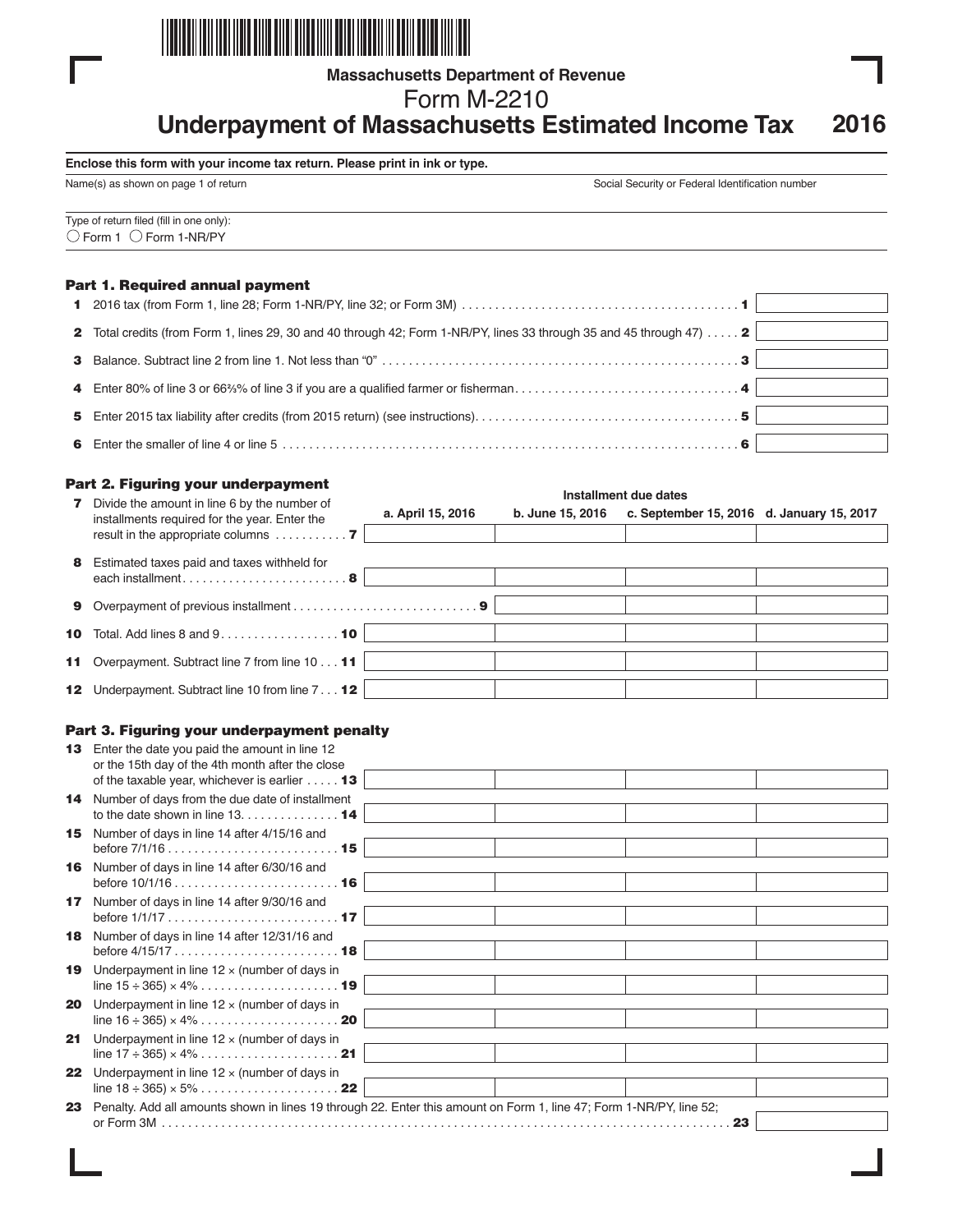

**FORM M-2210, PAGE 2**

I

Name(s) as shown on page 1 of return Social Security or Federal Identification number

# Part 4. Annualized income installment method

| 1.        | Taxable 5.1% income each period (including                                                               | Jan. 1-March 31 | Jan. 1-May 31 | Jan. 1-August 31 | Jan. 1-December 31 |
|-----------|----------------------------------------------------------------------------------------------------------|-----------------|---------------|------------------|--------------------|
|           | long-term capital gain income taxed at 5.1%) 1                                                           |                 |               |                  |                    |
|           |                                                                                                          | $\overline{4}$  | 2.4           | 1.5              | 1                  |
| з         | Multiply line 1 by line $2, \ldots, \ldots, \ldots, \ldots, \mathbf{3}$                                  |                 |               |                  |                    |
| 4         | Tax on amount in line 3. Multiply line 3 by .051 4                                                       |                 |               |                  |                    |
| 5         | Taxable 12% income each period 5                                                                         |                 |               |                  |                    |
| 6         |                                                                                                          | $\overline{4}$  | 2.4           | 1.5              | 1                  |
| 7.        | Multiply line 5 by line 6. 7                                                                             |                 |               |                  |                    |
| 8         | Tax on amount in line 7. Multiply line 7 by .12. . 8                                                     |                 |               |                  |                    |
| 9         |                                                                                                          |                 |               |                  |                    |
| 10        | Total credits $\dots\dots\dots\dots\dots\dots\dots\dots$                                                 |                 |               |                  |                    |
| 11        | Total tax after credits. Subtract line 10 from                                                           |                 |               |                  |                    |
|           | 12 Applicable percentage 12                                                                              | 20%             | 40%           | 60%              | 80%                |
| 13.       | Multiply line 11 by line 12. 13                                                                          |                 |               |                  |                    |
| 14.       | Enter the combined amounts of line 20 from                                                               |                 |               |                  |                    |
|           |                                                                                                          |                 |               |                  |                    |
|           | 15 Subtract line 14 from line 13. If less than "0"                                                       |                 |               |                  |                    |
| 16        | Divide line 6 of Form M-2210 by 4 and enter<br>result in each column $\dots\dots\dots\dots\dots\dots$ 16 |                 |               |                  |                    |
| 17        | Enter the amount from line 19 of this worksheet for the preceding                                        |                 |               |                  |                    |
|           |                                                                                                          |                 |               |                  |                    |
| 18.<br>19 | If line 18 is more than line 15, subtract line 15<br>from line 18. Otherwise enter "0". 19               |                 |               |                  |                    |